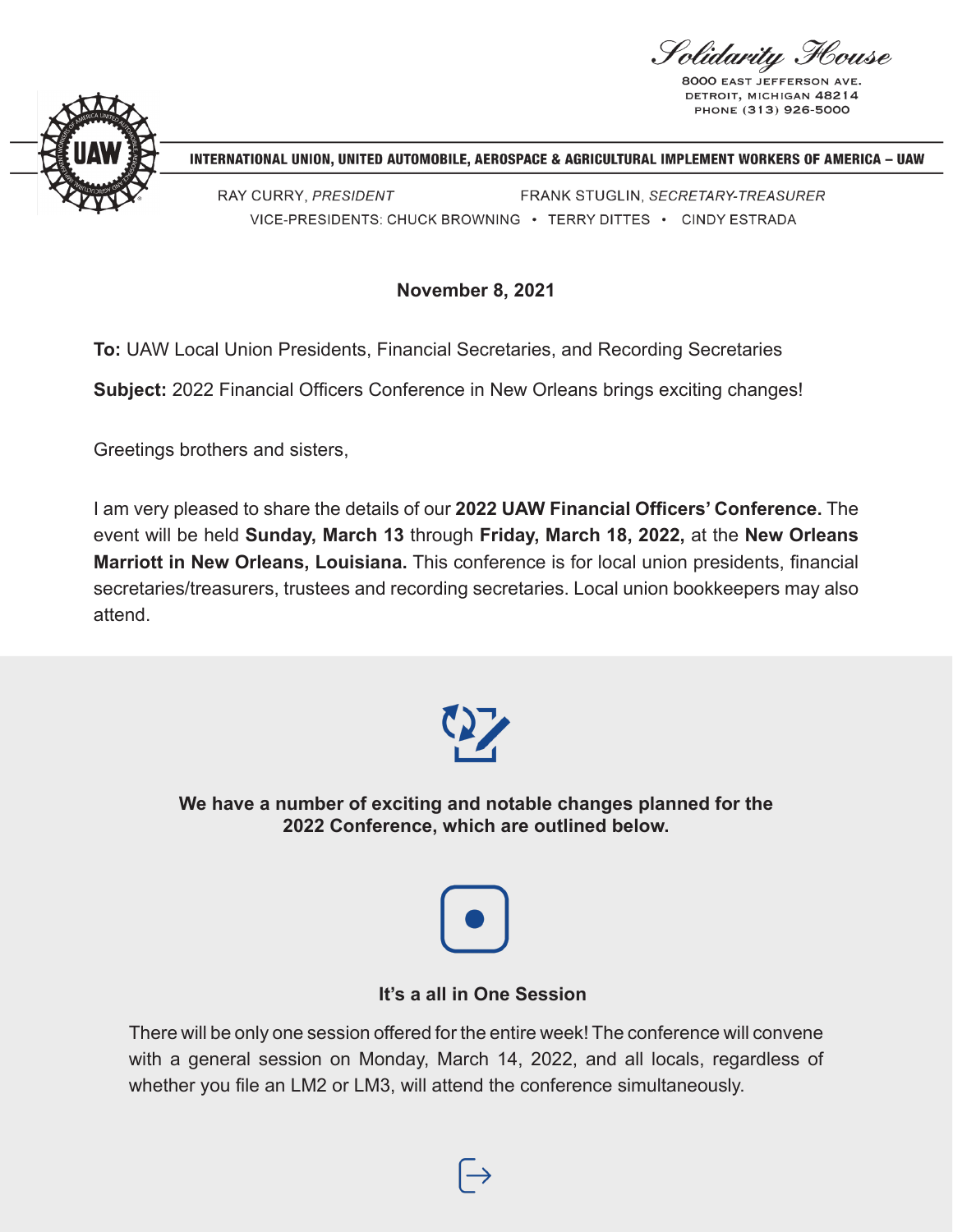

## **Reduced Conference Fee**

The registration fee is **\$300** per delegate. If a delegate is bringing a guest, please note that a fee of \$100 per guest 13 years and older is required for attendance at meals and reception. Payment for guests must be made in advance during the registration process.



### **Online Payments**

Once registration is completed, an email will be sent to the president and financial secretary with a link for making payments through LUIS. Any questions regarding the electronic payments can be directed to the **LUIS Help Desk at (313) 926-4485. For conference payments, log into LUIS. Once logged in, choose the Conference Menu >FOC>SUBMIT PAYMENT. This will allow the local to authorize the ach payment for all registrants.**



**Core Classes**

Core classes will be offered based on the elected position you hold. For financial secretaries, treasurers and bookkeepers, the LM and 990 classes will give you easy **step-by-step** instructions for filing your LM's and 990's. If your LM forms are completed and valid, they may be filed electronically at the conference. Trustees will attend the trustees core class and all other officers/positions will attend the Administrative Roles and Responsibilities core class. Core classes will begin Monday afternoon, March 14 through Wednesday morning, March 16. All approved software providers will be in attendance.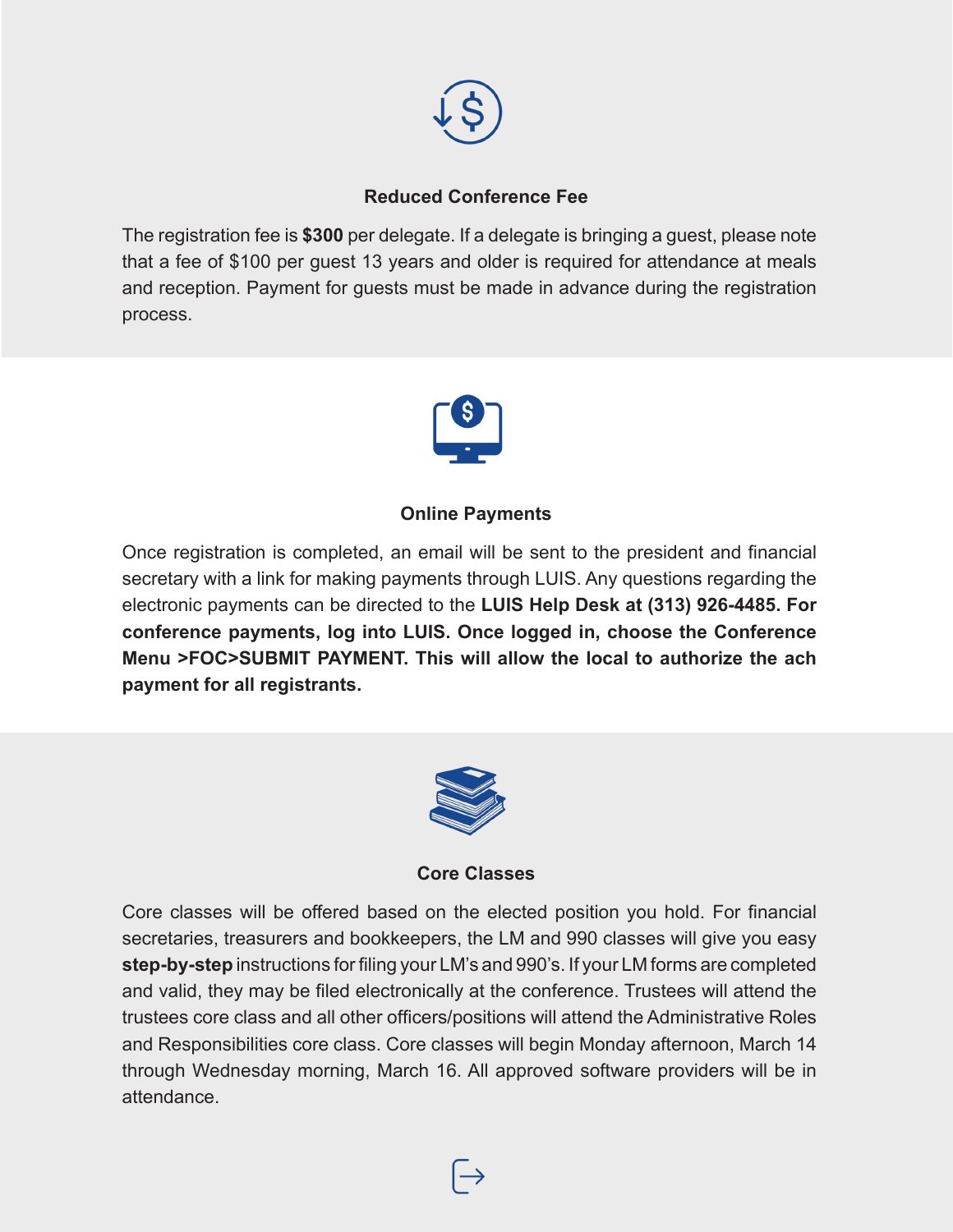

## **The Workshops**

Delegates will attend four (4) WORKSHOPS. Eight (8) to ten (10) workshops offered to make training interest specific. You can find the workshop selections and descriptions online through LUIS. Please note that workshop capacity is limited so sign up early!

Don't miss out! Local unions that respond early with the completed registration form and non- refundable fee will have the best chance of getting into their workshops of choice before capacity is reached.



## **REGISTRATION -- Sign up early!**



## **Deadline: February 23, 2022**



The registration form is available online through the Local Union Information System (LUIS). If you are not registered on LUIS, please use the following link:

**https://foc.uaw.org (Username: UAWFOC and Password: FOC2022)**

Local unions already set up for ACH payments, will pay online for both delegates and guests. Please note, however, it is the delegate's responsibility to pay the local union for any guest fees.



If a local is not set up for online payments, they should send the registration fees with any guest fees made out to: The International Union, UAW to **ATTN: Brett Fox, International Union, UAW at 26300 Northwestern Hwy., Southfield, MI 48076. Please reference FOC2022 in your memo line.**

**For conference payments, log into LUIS. Once logged in, choose the Conference Menu >FOC>SUBMIT PAYMENT. This will allow the local to authorize the ach payment for all registrants.**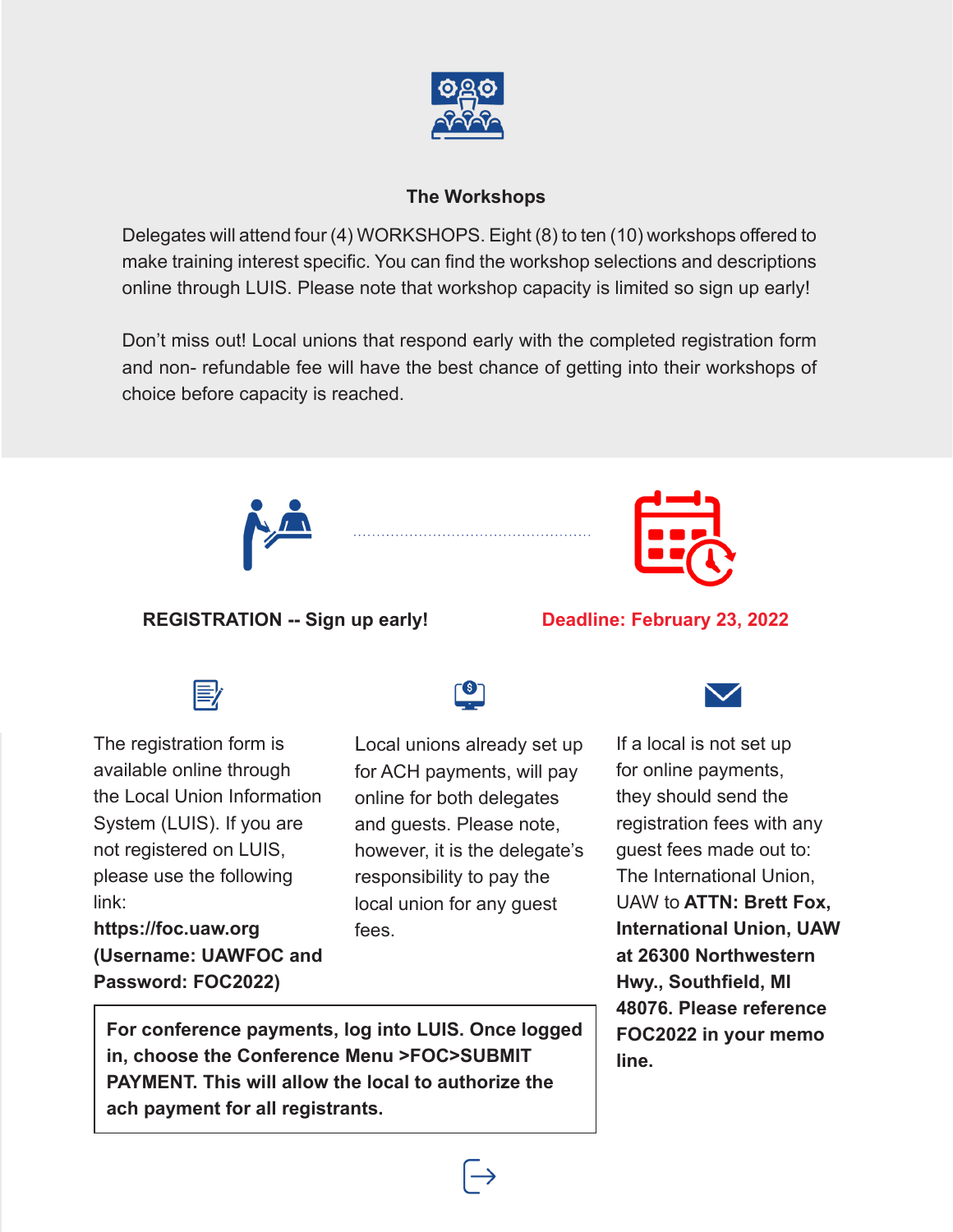



## **HOTEL ARRANGEMENTS** Deadline: February 23, 2022

Hotel Reservation deadline is February 23, 2022, and conference attendees are responsible for making their own hotel and travel arrangements. Rooms have been secured at a discount rate of \$199 per night (plus 14.45% tax, \$3 Occupancy Tax and New Orleans & Company Tourism Support Assessment of 1.75%) and parking rates of \$46 daily for valet parking (self-parking not available) at the New Orleans Marriott located at 555 Canal Street in New Orleans, Louisiana 70130.

Reservations can be made by calling **(800) 654-3990** or online by using the hotel link **https:// book.passkey.com/e/50226385.** (Please note – the entire URL must be copied and pasted into your browser for it to work properly.) We have also put the link on both LUIS and https:// foc.uaw.org.

Please note that the hotel does not provide shuttle service.

# **Alternate transportation:**

- Airport Shuttle \$24 (one way) reservation required
- Taxi \$36 (estimate)



# **FLIGHTS**

Attendees are responsible for making their own travel arrangements and the cost of the airline reservation and agency fee is the responsibility of the local union. Arrangements for booking airline reservations have been made with Travel Solutions International (TSI USA). TSI USA requires a one-time registration for each local union agreeing to their services. Please complete the information required in this link: **https://form.jotform.com/210403752631041**.

Please allow 24 hours for TSI USA to process the information provided. Once that step is complete, you may phone TSI USA at 214-915-9296, or you may email at **uaw@tsiusa.com**. The transition fee for making airline reservations is \$20.